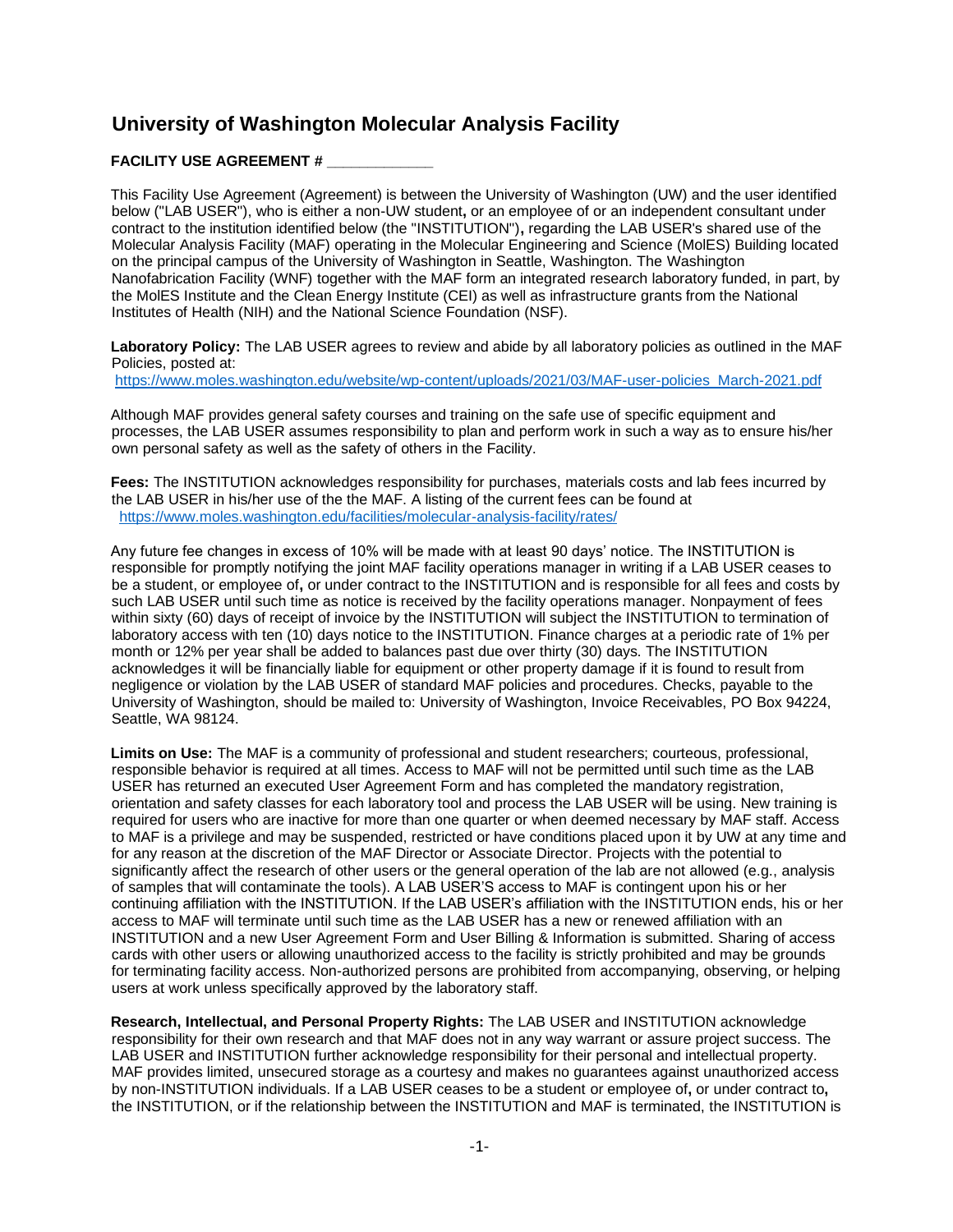then responsible for removing any personal property within sixty (60) days, or it may be disposed of at the discretion of MAF Staff. In addition to LAB USER use of the lab, INSTITUTION may arrange for the participation of UW personnel for the conduct of proprietary research. All such arrangements shall be made under separate written agreement with the UW.

**Reporting Requirements:** For publications and presentations that include work done at MAF the following sentence is to be included in the acknowledgments section:"Part of this work was conducted at the Molecular Analysis Facility, which is supported in part by funds from the Molecular Engineering & Sciences Institute, the Clean Energy Institute, the National Science Foundation (NNCI-2025489 and NNCI-1542101)."

The Agencies that provide funding to MAF typically require periodic reports of MAF activity. An example would be the annual report for the NSF National Nanotechnology Infrastructure Network. The LAB USER agrees to promptly provide a project title and brief description of work accomplished during the year when requested; the report should not contain sensitive information, as it may be used in presentations to illustrate the range of research topics at MAF. LAB USERS that pay for services at the industrial rate are not required to disclose any confidential information regarding the samples or work done at MAF. However, providing generic information about their use is important for maintaining funding support for MAF from the various agencies. Since use of MAF is on a fee for service basis it does not create any intellectual property obligations or reporting requirements for the LAB USER.

**Liability:** The INSTITUTION acknowledges responsibility and liability for the acts and negligence of its employees and agents and maintains health, accident and workers' compensation insurance for the LAB USER while he/she is working at MAF. The LAB USER and the INSTITUTION understand that use of MAF may involve exposure to potentially hazardous conditions including, but not limited to, chemical, mechanical, electrical, thermal, and radiation hazards. INSTITUTION's health and accident insurance coverage shall cover problems related to these hazards. The parties agree that the relationship between the parties established by this Agreement does not constitute a partnership, joint venture, agency, or contract of employment of any kind between them and that nothing herein shall be interpreted as establishing any form of exclusive relationship between the parties. The LAB USER and the INSTITUTION shall release, hold harmless and indemnify the University of Washington, its Regents, officers, agents, employees and students from any and all claims, damages, costs (including reasonable attorney fees) and liabilities arising out of the LAB USER's use of the MAF facilities other than such as results from the gross or sole negligence of the University of Washington, its Regents, employees, officers, agents, students, or representatives under this agreement. Neither party shall have any liability of any kind to the other Party for any indirect damages, including, but not limited to, lost profits, lost revenues, or loss of use.

**Term and Termination:** Subject to its other provisions, this Agreement shall commence on the start date below and shall automatically renew annually on July 1 of each year unless previously terminated. Either UW or INSTITUTION may terminate this Agreement by giving thirty (30) days prior written notice to the other. UW may terminate the agreement by giving ten (10) days' notice in the event of (i) failure to timely pay charges as noted above; or (ii) violation of rules or operating procedures established in the "University of Washington User Manual". In the event of such termination, INSTITUTION will only be liable for facility use costs incurred up to the date of termination. No use of the MAF or Equipment shall extend beyond the termination of this Agreement without prior written approval.

**Dispute Resolution:** The parties hereby consent to and accept the exclusive jurisdiction and venue of the Superior Court of King County, Seattle Division, Washington in any dispute arising under this Agreement. The rights and obligations of the parties under this Agreement shall be governed by the laws of the State of Washington. In the event an action is commenced to enforce a party's rights under this Agreement, the prevailing party in such action shall be entitled to recover its reasonable costs and attorney's fees, as determined by a court in conjunction with such legal proceedings. If any of the provisions of this Agreement shall be determined to be invalid, illegal or unenforceable by a court, such provision shall be automatically reformed and construed so as to be valid, legal and enforceable to the maximum extent permitted by applicable law while preserving its original intent, and the other provisions shall remain in full force and effect.

**Notice**: All notices required to be given shall be tendered by overnight courier or postage paid, certified mail, or e-mail and delivered as follows:

If to UW: If to INSTITUTION: